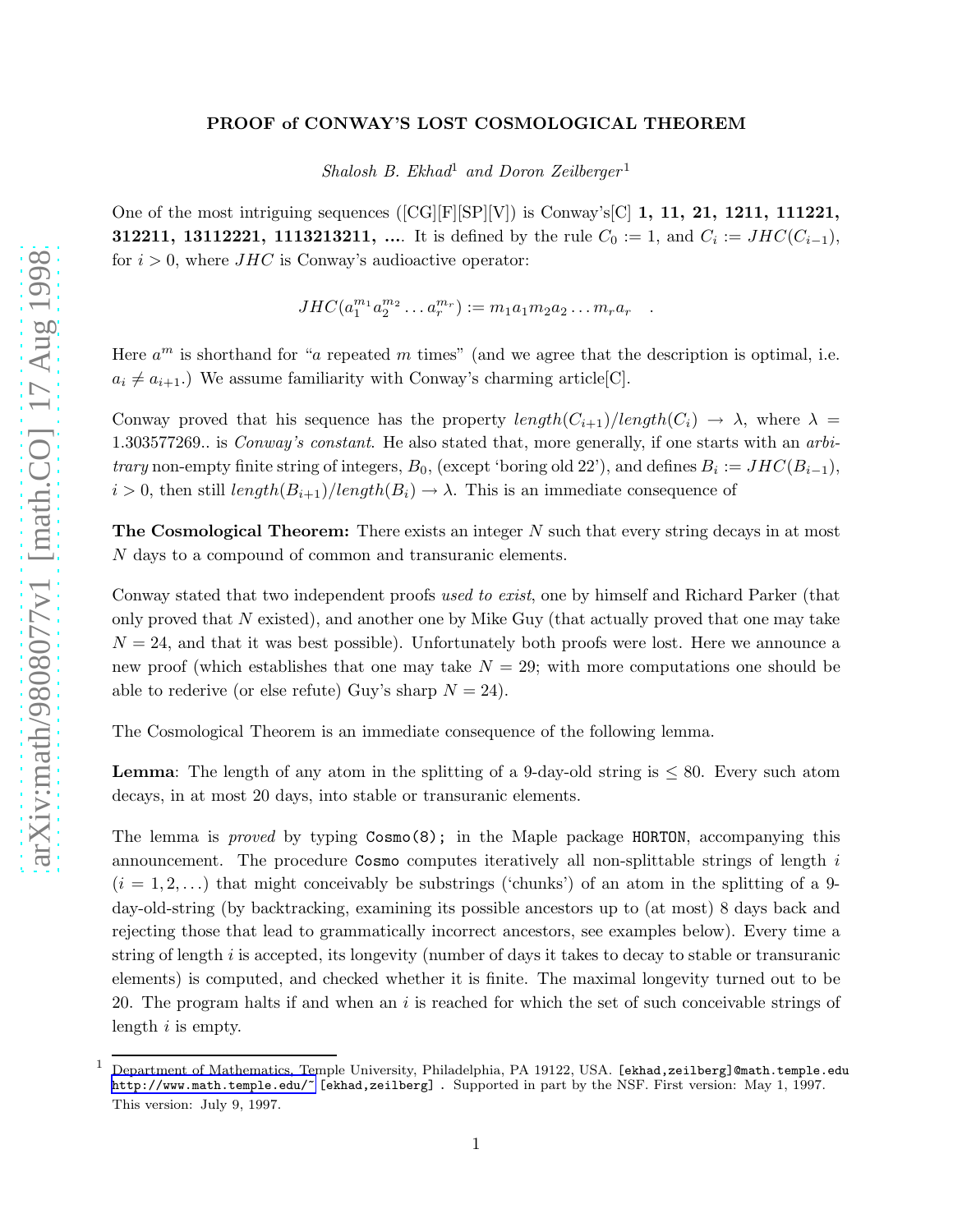If the program halts (it did for us), then the Lemma, and hence the Cosmological Theorem, are proved. In fact it halted after  $i = 80$ , implying that there do not exist atoms of length  $> 80$  that occur in the splitting of mature (i.e. 9-day-old) strings, and that all the atoms have bounded ( $\leq 20$ , as it turned out) longevity. We also get that the longevity of an arbitrary string is  $\leq 9 + 20 = 29$ . The input and output files may be obtained from our websites.

The Maple package HORTON, available from the authors' websites, also rederives many other results in Conway's paper, in particular it finds all the stable elements ab initio, finds the minimal polynomial for  $\lambda$ , finds the abundance of all the stable elements, and computes the longevity of any string. We refer the reader to the on-line documentation and to the source code.

## Details

Recall that Conway proved that it suffices to consider strings on  $\{1, 2, 3\}$ . Let's call a chunk that starts with a comma female, and a chunk that does not, male. Any chunk could have come either from a father or a mother (but of course not from both). Define

$$
ParentOfGirl(a_1a_2a_3a_4a_5a_6...):=a_2^{a_1}a_4^{a_3}a_6^{a_5}... ,
$$

and

$$
ParentOfBoy(a_1a_2a_3a_4a_5a_6...) := a_1a_3^{a_2}a_5^{a_4}...
$$

Since a parent of a chunk may be either female or male (but we have no way of knowing), any chunk has two potential parents (but of course only one actual one), (up to) four (potential) grandparents (some of them may disqualify on the grounds of being grammatically incorrect), and so on. Now there are lots of chunks that can't possibly be factors of a mature string. Take for example the female chunk ", 12, 32,". It can't be a chunk of a 1-day-old string (as observed in  $[C]$ ), since starting at day 1, all strings are descriptive, and ", 12, 32," would have been abbreviated ", 42,". So we can eliminate from the outset any female string of the form ",  $ac, bc$ ", in strings that are older than 0 days.

Now consider the female string ", 32, 33,". It is grammatically correct, and so can be a chunk of a 1−day-old string. Her parent is: "222333". If the parent is a father, then it is punctuated "2, 22, 33, 3", which is grammatically incorrect, and if the parent is a mother, then it would be ",  $22, 23, 33,$ ", that is equally grammatically incorrect. Hence we can conclude that ",  $32, 33,$ ", while it may be a chunk of an atom in the splitting of a 1-day-old string, can't possibly be such a chunk of a 2-day-old string.

Consider on the other hand the female string ", 12, 21,". Her father is "2, 11", and her mother is ", 21,". Her paternal grandparent is 21 who is OK, being two-lettered. Hence we can't rule out ", 12, 21," as a possible chunk in an *L*-day old string (for any  $L > 0$ ).

Let's define  $U_L(i)$  as the set of female strings on the alphabet  $\{1, 2, 3\}$  of length 2i that do not split, and that have at least one  $(great)^{L-2}$  grandparent who is grammatically correct, or some  $(great)^{j-2}$ grandparent  $(j < L)$  that is two-lettered. In order to find  $U_L(i)$ , we take all the survivors that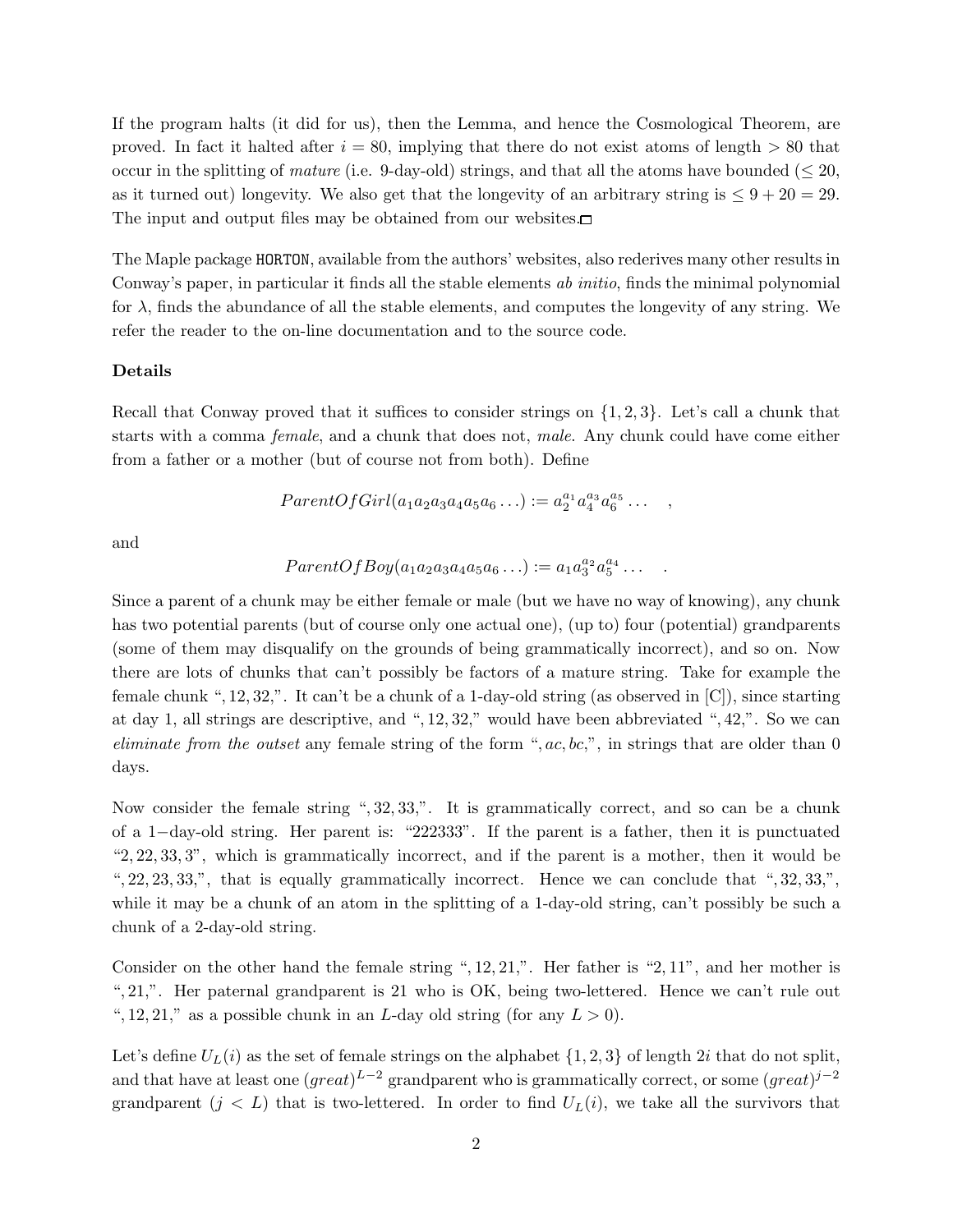made it to  $U_L(i-1)$ , append all the nine possible endings 11, 12, 13, 21, 22, 23, 31, 32, 33, and see which of the resulting female strings do not split and in addition survive up-to-depth-L genealogical screening. Whenever we induct a new member to  $U_L(i)$ , we also compute her longevity, and the longevity of her male extensions of length  $2i + 1$ : "1, w", "2, w", "3, w", her female extensions of length  $2i+1$ : "w, 1", "w, 2", "w, 3", and her nine male extensions of length  $2i+2$ : "1, w, 1", "1, w, 2", " $1, w, 3$ ", " $2, w, 1$ ", " $2, w, 2$ ", " $2, w, 3$ ", " $3, w, 1$ ", " $3, w, 2$ ", " $3, w, 3$ ". We always keep track of the maximum longevity to-date.

If for some L (L = 8 worked), and some i (we got  $i = 40$ ),  $U_L(i) = \emptyset$ , and the longevity record, M, is finite (we got  $M = 20$ ), then it follows that any string w decays into stable or transuranic elements in at most  $M + L + 1$  days. Indeed,  $w' := JHC^9(w)$  is a 9-day-old string. Split w' into atoms. We know that each of these atoms has length  $\leq 80$ . Because if such an atom were a female of even length  $\geq 82$ , then her head, consisting of the first 80 letters, would have been a member of  $U_8(40)$ , contradicting the fact that this set is empty. Similarly if such an atom were a female of odd length, or a male, then an appropriate factor would be a member of the empty  $U_8(40)$ . So every atom in the splitting of w' has length  $\leq 80$ . Furthermore, all these atoms either belong to  $U_L(i)$ for some  $i < 40$ , or have one of the forms  $1v$ ,  $2v$ ,  $3v$ ,  $v1$ ,  $v2$ ,  $v3$ ,  $1v1$ ,  $1v2$ ,  $1v3$ ,  $2v1$ ,  $2v2$ ,  $2v3$ ,  $3v1$ ,  $3v^2$ ,  $3v^3$ , where  $v \in U_L(i)$ , for some  $i < 40$ . But all these strings were tested for finite longevity by Cosmo, and turned out to have longevity  $\leq 20$ . Since each of the atoms in the splitting of w' decays in at most 20 days, so does w', and hence w decays in at most  $20 + 8 + 1 = 29$  days.

## On A Posteriori Trivial Theorems: The Ultimate Proof of the Four-Color Theorem Should Emulate our Proof

Some statements are a priori trivial (regardless of whether there are true or false), for example that there do not exist projective planes of order 10 (proved by Clement Lam), or the still open conjecture that White can always win at Chess. Of course by trivial we mean modulo a finite amount of calculations.

Other statements are only a posteriori trivial. Many conjectures seem only to be a posteriori trivial if they turn out to be false, and are rendered trivial by exhibiting a counter-example. For example Euler's conjecture that  $A^4 + B^4 + C^4 = D^4$  is unsolvable, disproved by Elkies. Of course, in the Gödelian sense, every decidable statement is a posteriori trivial. Both proof and disproof, being finite, could be eventually found by exhaustive search.

However, the Cosmological Theorem turned out to be a *posteriori trivial* in a more genuine 'objectoriented' sense. We wrote a program that iteratively computes  $U_L(i)$ , and a proof would be obtained if  $U_L(i)$  is empty for some L and i. A priori, we have no way of knowing whether we would be successful. If our civilization would die, or more realistically, the program would run out of memory, we would never know whether it was 'never' or 'not yet'. All we can do is hope. Also, suppose that the program does not halt. In that case it does not mean that the statement of the conjecture is false. All it means is that our particular approach failed. So you only win if and when the proof-program halts. But, once that happens, in order to check the validity of our proof, it is a